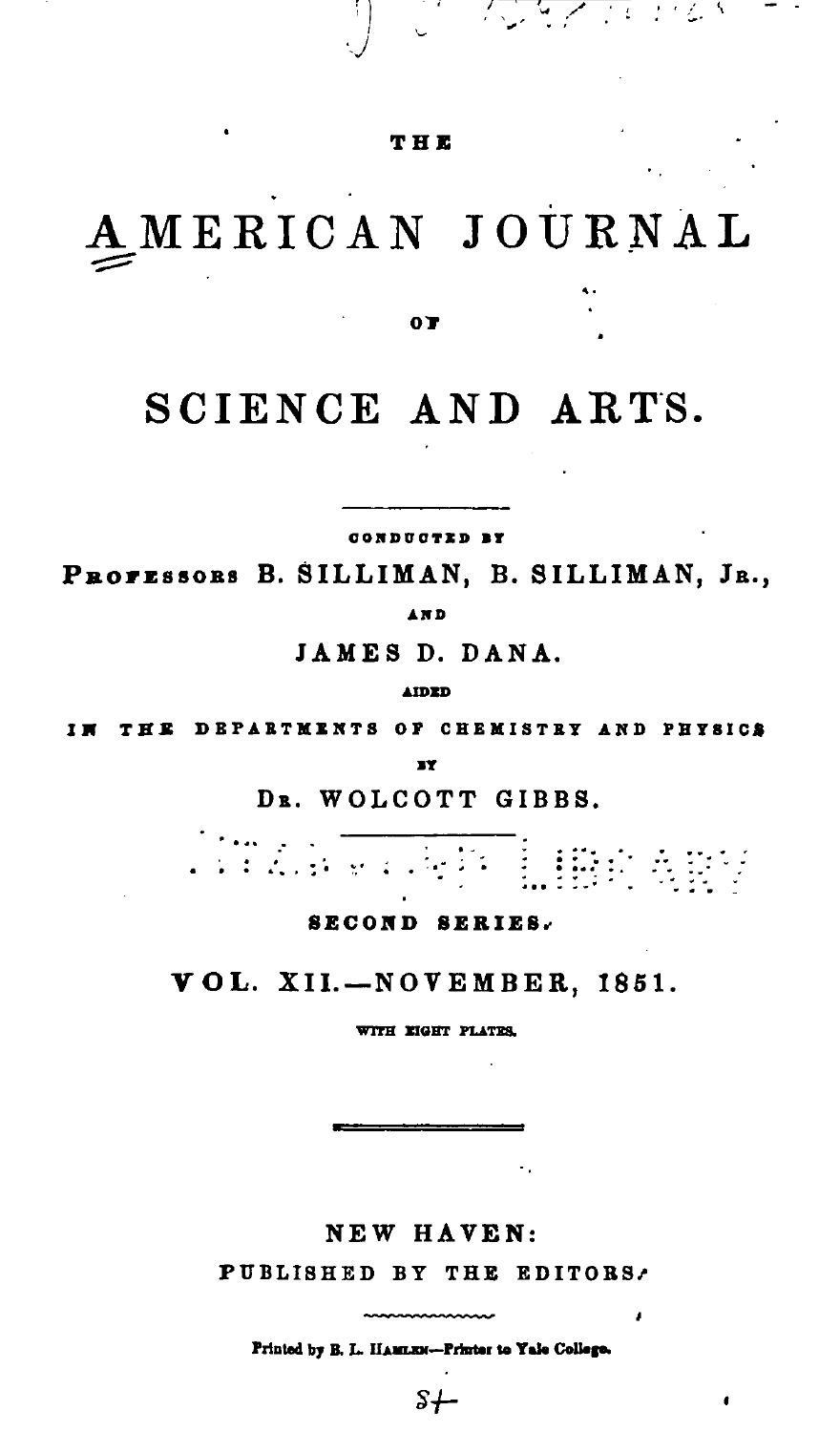## ART. XXXIV.-Optical and *Blowpipe Examination* of the supposed Chlorite of Chester County, Pa.; by W. P. BLAKE.

Read before the American Association for the Advancement of Science, at Albany, August, 1861.

IN September, 1850, Prof. B. Silliman, Jr., handed me a specimen of a beautiful green foliated mineral for optical examination; it was unexpectedly found to be biaxial; but as the locality of the specimen was not known, no further examination than the measurement of the angles was made at that time. In May, of measurement of the angles was made at that time. this year, I received from Prof. J. D. Dana specimens of the hitherto supposed chlorite, of Chester Co., Pa., which I examined by polarized light, and obtained results so similar to those obtained with the specimen first referred to, as to leave no doubt of its being from the same locality. $*$ 

The mineral occurs three miles south of West Chester, in serpentine associated with magnesite, and is found in plates of irregular outline, sometimes three inches broad, and in triangular plates

and tabular masses, one of which is represented in the annexed figure. These plates are equilateral triangles; and they much resemble the triangular cleavage specimens of the micas from Greenwood furnace and Monroe, N. Y. The cleavage is perfect, parallel with the broad faces of these crystals, but is not so perfect as in mica, and the laminæ are more brittle. The laminæ are flexible and elastic, but less elastic than mica. Color, beautifui



emerald green. Hardness of cleavage surface, 2 to 2'25, scale of Mohs. Specific gravity 2'714, which is perhaps too low, as no specimen could be obtained perfectly free from air.

Optically it is biaxial, with a high angle, and the following are the results obtained:

Specimen *a*, examined in September, plate one decimetre long and six centimetres broad, with an irregular outline.

Specimen  $b$ , a triangular plate measuring one and one-fourth inches along each side, examined in May.

Apparent angle between the optic axes in  $a$ ,  $84^{\circ}$ -30 $\prime$  mean of nine measurements.

Apparent angle in  $b$ ,  $85^{\circ}$ -59' mean of five measurements.

The plane of the axes is perpendicular to the cleavage surface and at right angles with the base of the triangle, as indicated by the arrow in the figure. I was also able to obtain evidences of

<sup>\*</sup> Prof. Dana received his specimen from Thos. F. Seal, of Philadelphia.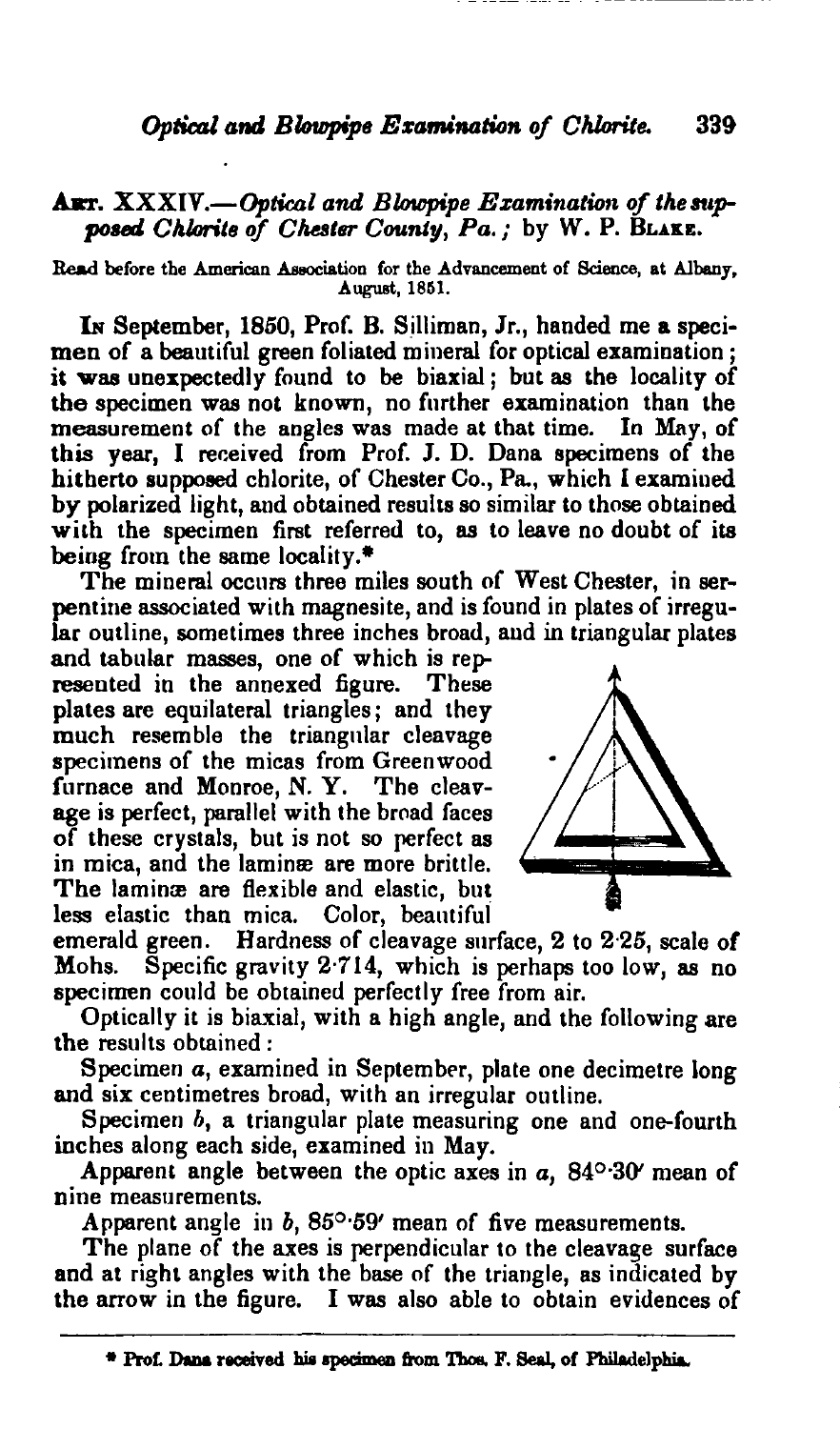optic axes in the angle of the plate opposite to the base, and found them to have an equal inclination with  $b$ ; and the plane of these axes was found to form an angle of about  $60^\circ$  with the plane of the others, or to be at right angles with one of the sides of the triangle, (which is as near the angle as could be determined *by* marking the direction upon the plate and subsequent measurement by goniometer and protractor,) this peculiar relation of two systems of optic axes, had been noticed in a also, and there is probably a line of composition in most of the crystals from the locality. The position of this line is represented by the shorter dotted line in the figure.

Another interesting peculiarity is, that the optic axes are not *equally inclined to the cleavage surface,* or to a line perpendicular to it, (the "normal" of Biot.) The inclinations were measured, but as the instrument had not been adapted to this mode of measurement, the angles given can be regarded only as approximations, and are here given merely to show the existing inequality of the inclinations.

Spec. *a* gave the angles . . . 50<sup>o</sup> and 34<sup>o</sup>.<br>
" *b* " " " . . . 58<sup>o</sup>·13' and 27<sup>o</sup>·40'.

The greater angle being on the side of the "normal" adjoining the base of the plate or triangle.

From these results the mineral must be referred to one of the systems of crystallization having the three axes unequal,-and it cannot therefore be classed with the species chlorite or ripidolite, which according to authors is rhombohedral or hexagonal. The Ala chlorite was examined optically by Biot and reported to be  $$ 

It is here interesting to observe that we have this undoubtedly *clinometric* mineral with such a peculiarly high angle between the optic axes, occurring in triangular plates and masses so much resembling the micas from Monroe, N. Y., whose biaxial character is so difficult of determination, and which by reason of this form have been referred by some eminent crystallographers to the rhombohedral system. The form in both cases may be considered as resulting from an acute oblique rhombic prism by the replacement of the acute solid angles. $*$ 

Examined with the blowpipe the mineral gives the following reactions.

B.B. in the forceps, contracts and becomes opaque and white, with traces of fusion on the edges. Alone, on charcoal, same as with forceps. In an open tube, gives off water, and a white ring is formed near the assay when strongly heated. With borax in the oxydating flame, dissolves readily with much ebullition; the glass while hot, red and brownish, but becomes

<sup>\*</sup> Dana's Mineralogy, 1st edition, p. 264, and Am. Jour Sci., 2d Ser., xii, p. 8.